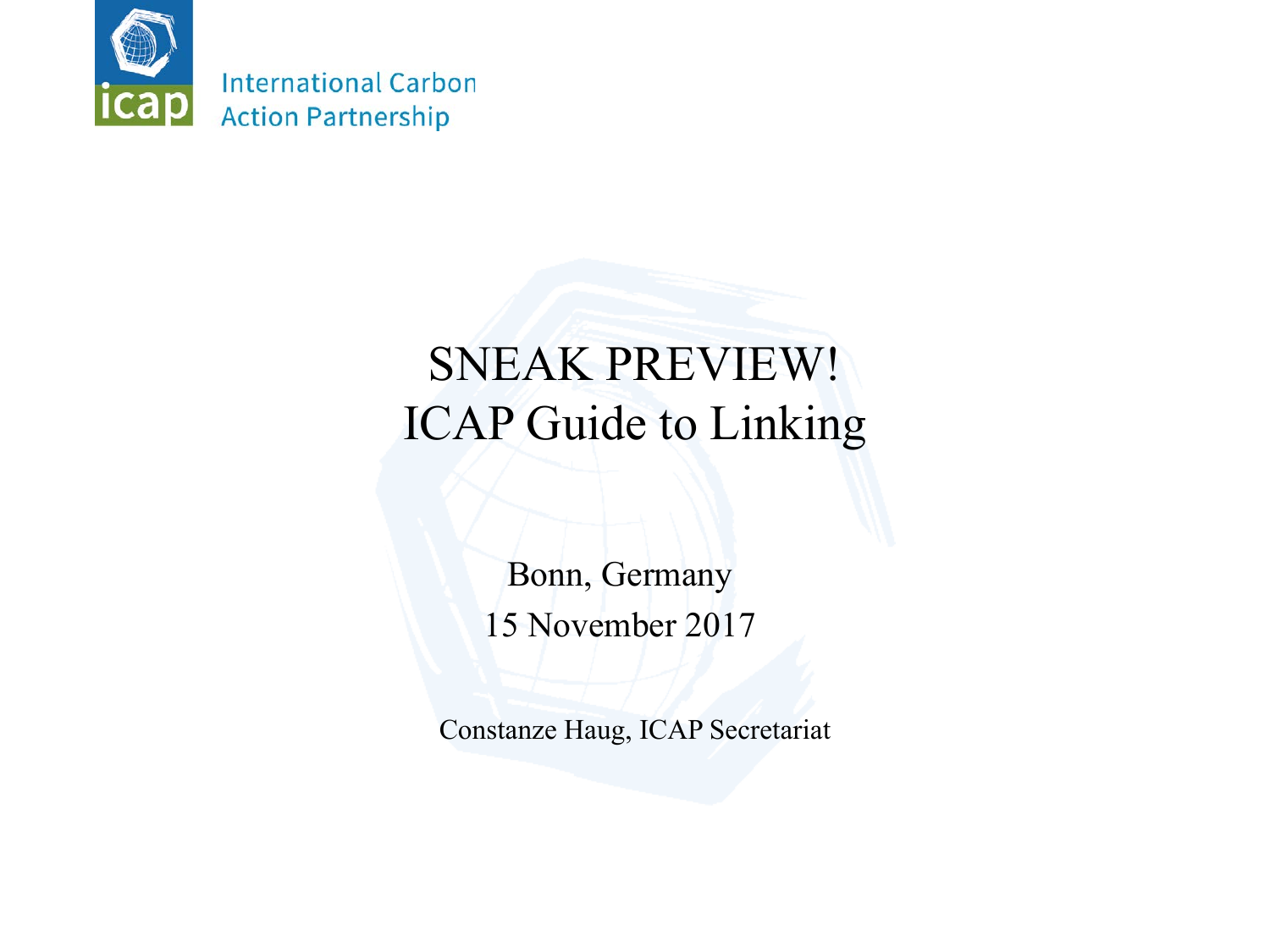# **Proliferation of carbon pricing and international context**





*Source: World Bank, 2017 Source: ICAP, 2017*

**Art. 6.2 ITMOs, incl. linking ETS**



28.11.17 International Carbon Action Partnership 2

**PARIS2015** 

COP21-CMP11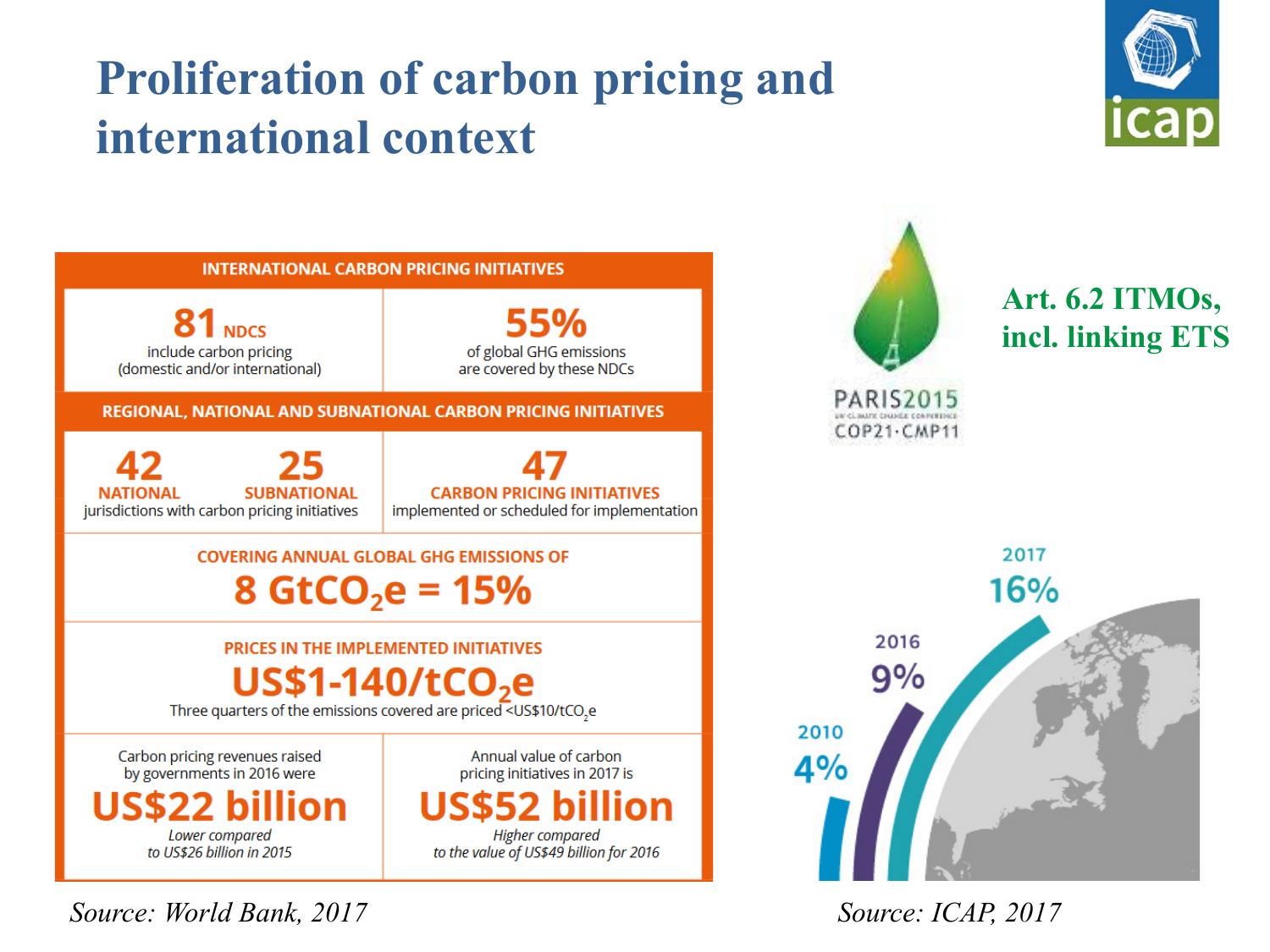# **Objectives of the ICAP Linking Guide**



Build joint understanding of key concepts & steps for linking ETS

Leverage practical lessons learned

Facilitate linking going forward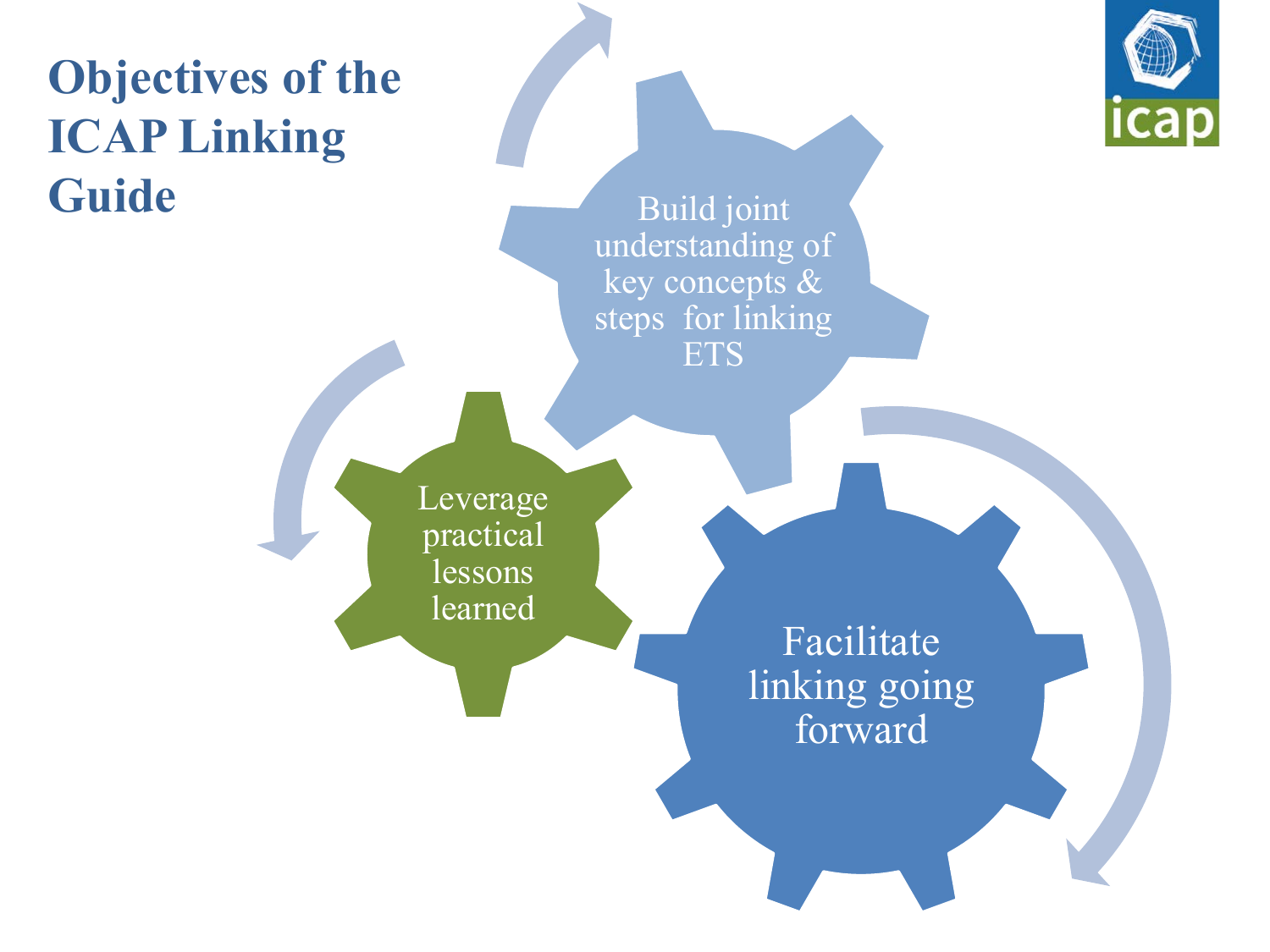# **Content of the linking guide**





- Guide covering the whole life cycle of linking ETS
- Focus on (bilateral) ETS linking but mindful of diversity of approaches in post-Paris era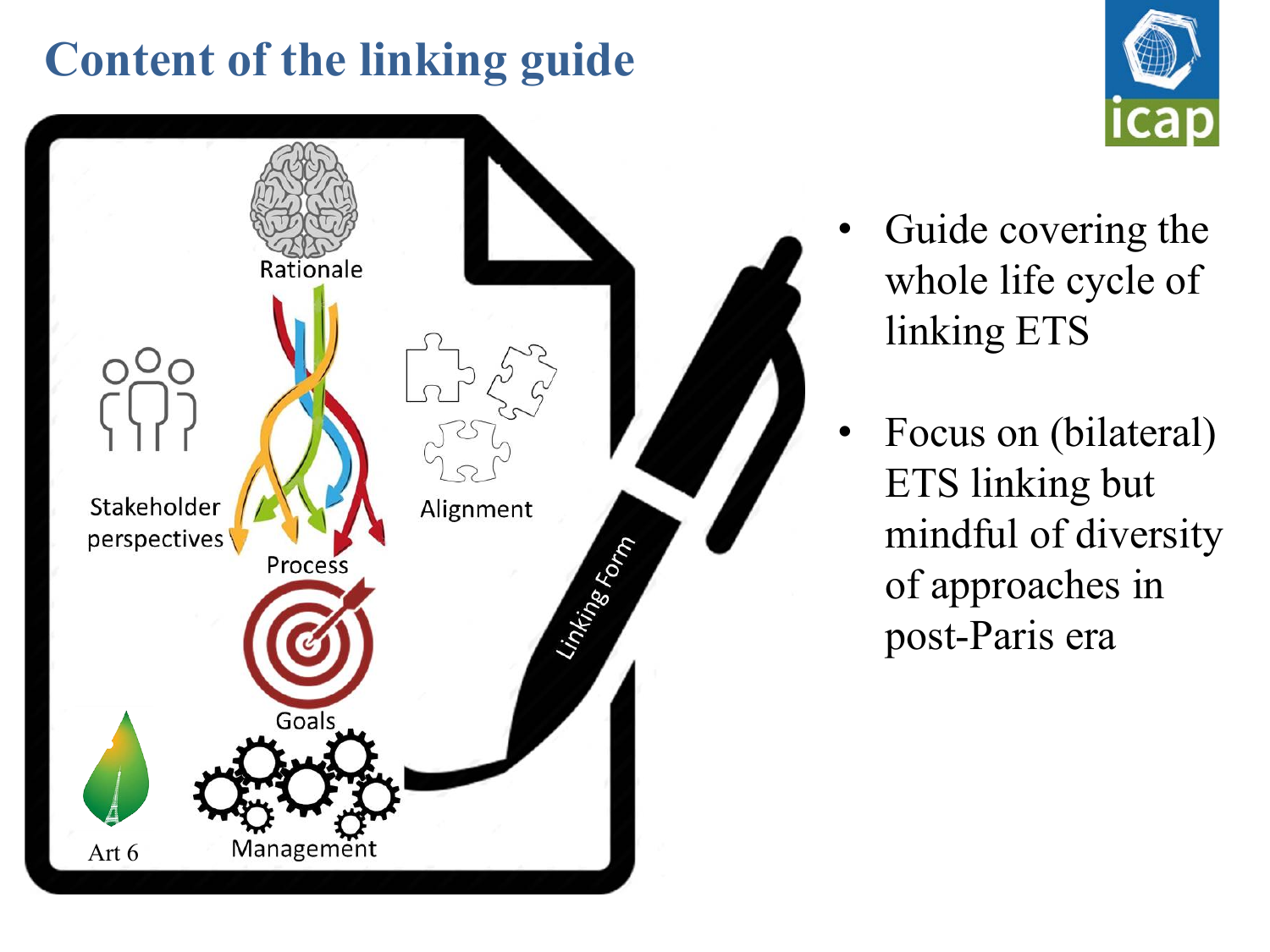## **Outline**





- **Introduction**
- Rationale
- **Goals**
- Process & Pathways
- Alignment
- Stakeholders
- Linking Agreement
- **Management**
- Conclusion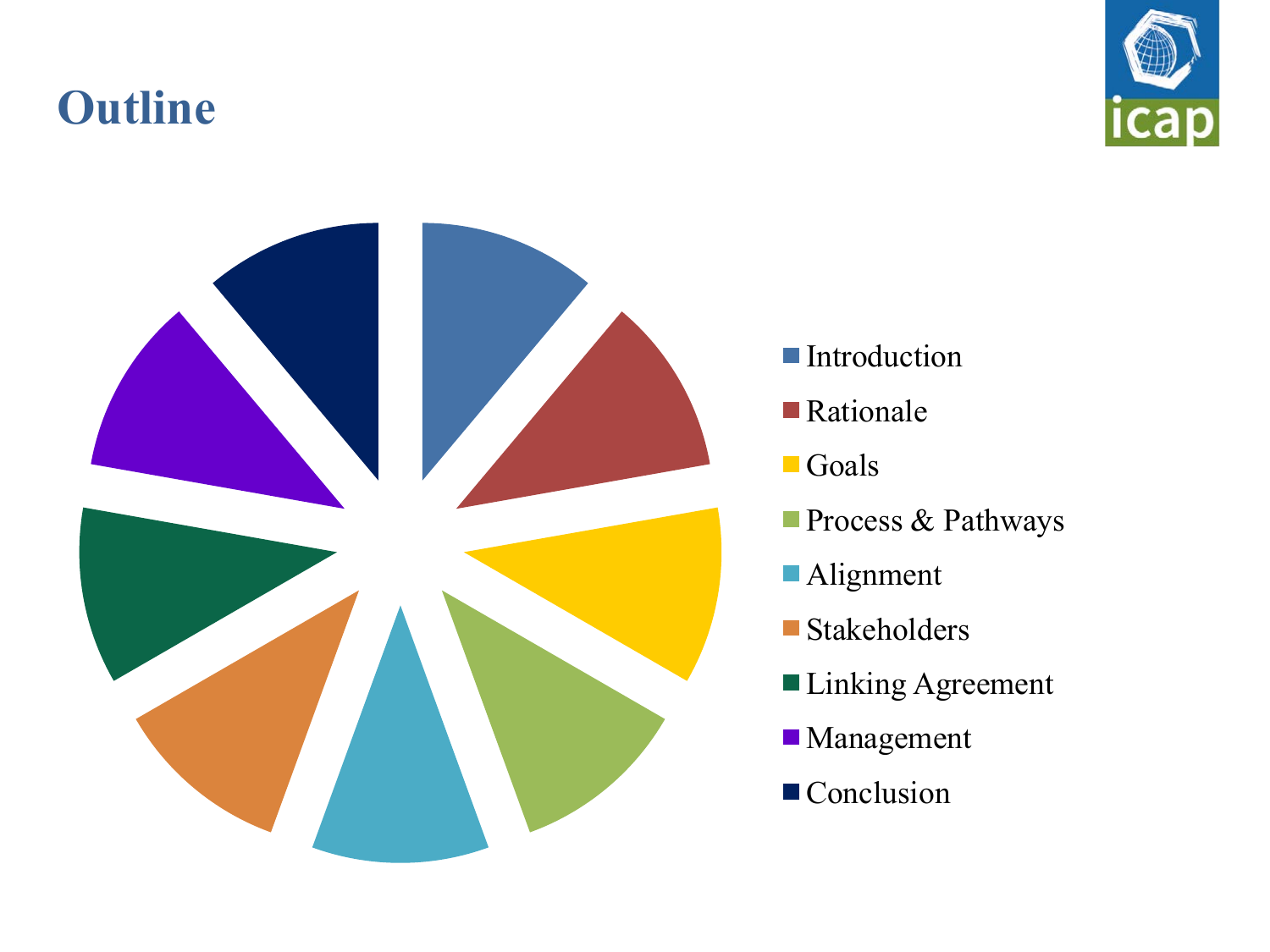# Design alignment: , minimalist<sup>'</sup> approach



**System integrity** Is a ton of emissions the same across the jurisdictions?

Understand and agree upon what is being measured and how in the linked systems



**Environmental ambition** Will the partner's ETS drive an adequate level of mitigation?

Consider: strength of carbon signal, additionality, timeliness and permanence



**Possible side effects Adverse:** competitiveness or fairness concerns?

**Beneficial:** take advantage of partner's design or increased stringency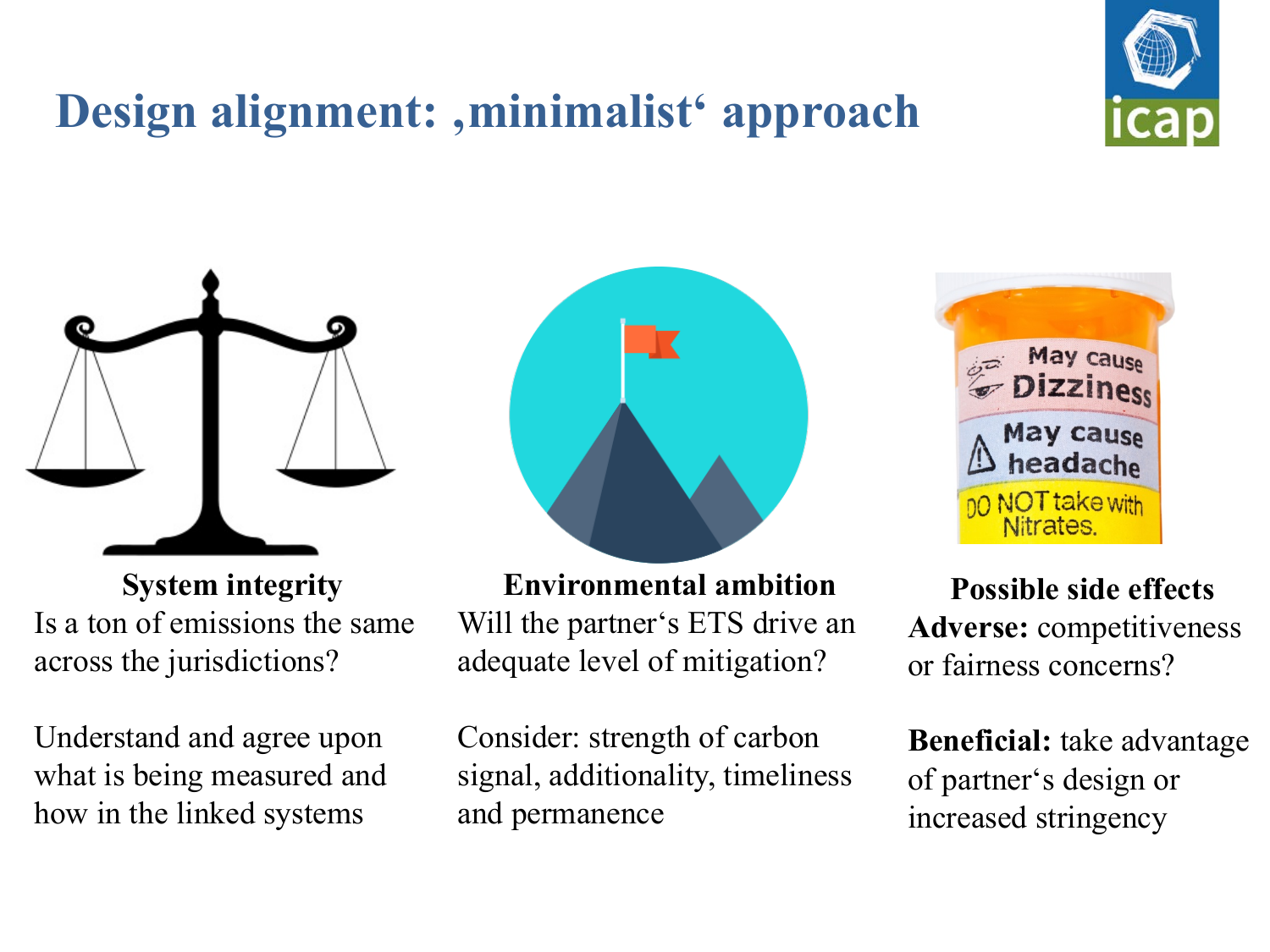## **Process and timeline**



- Primary document **analysis** + review of linking literature
- **Interviews with linking practitioners** from Australia, California, EU, Massachusetts, New York, Ontario, Québec, Switzerland, Tokyo
- Now in the **drafting and editing phase**, with senior editors **Michael Mehling + Dallas Burtraw**
- **PUBLICATION & LAUNCH: Q1 2018**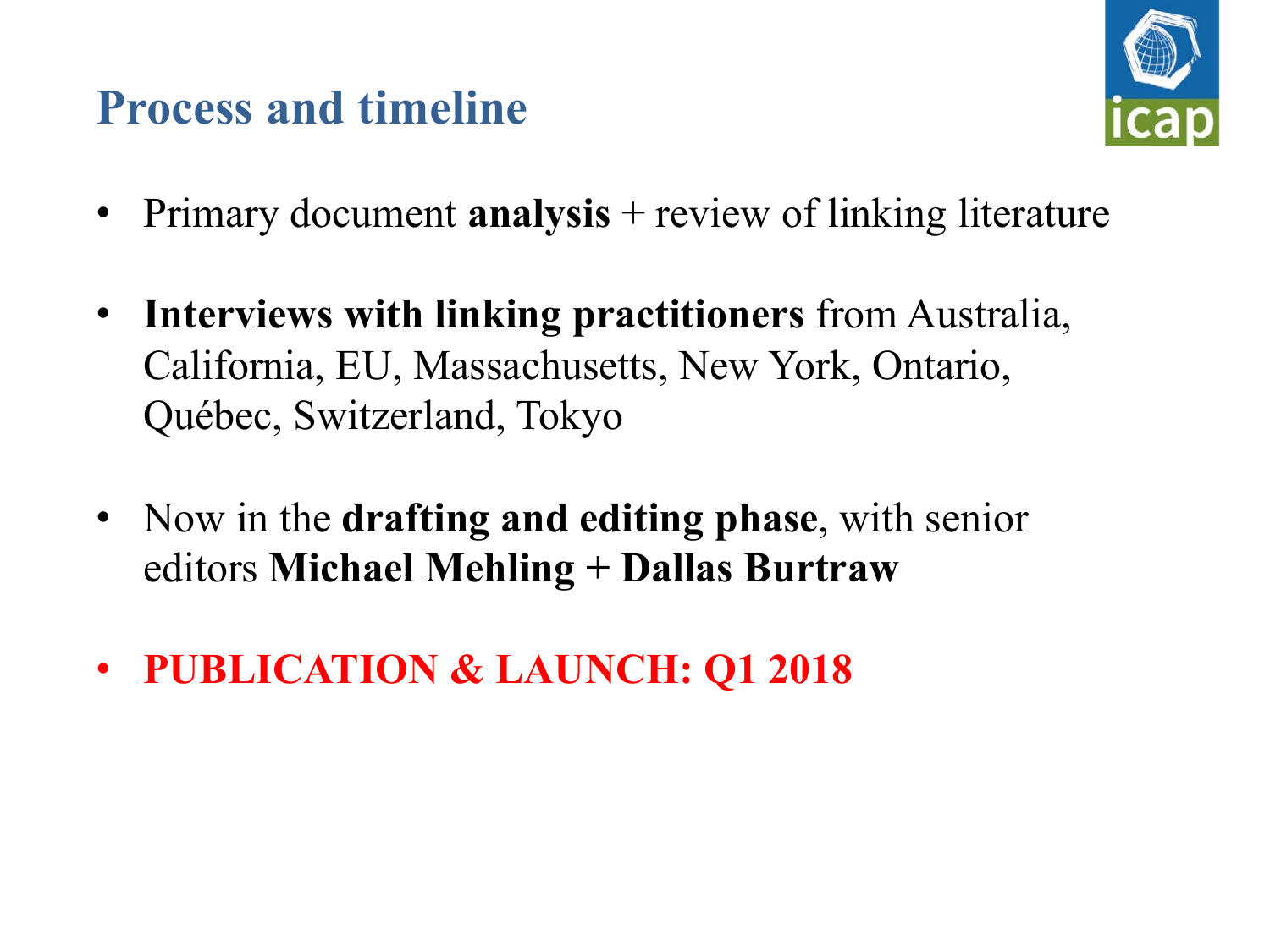

#### **Thank you very much!**

Constanze Haug constanze.haug@icapcarbonaction.com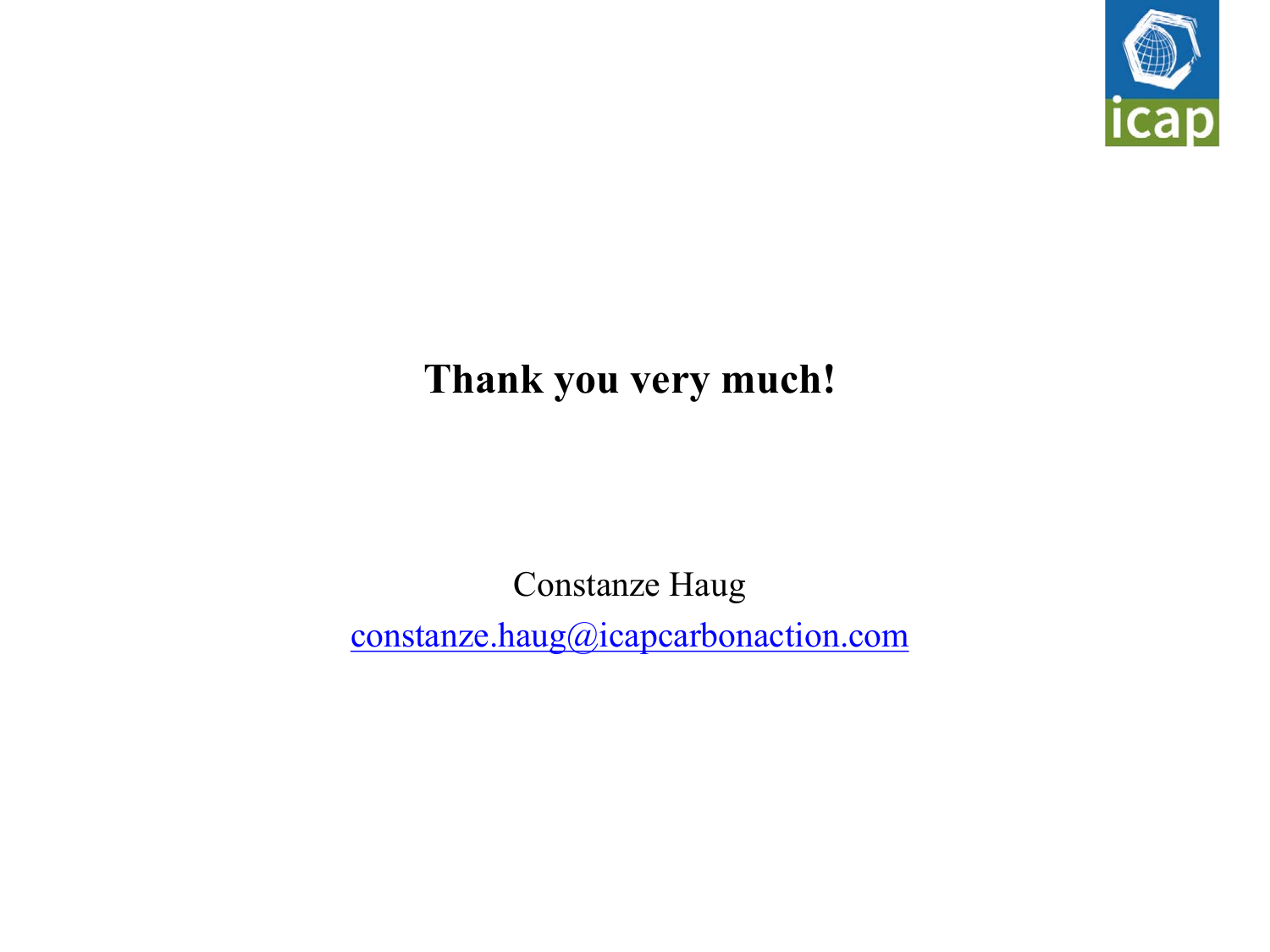# **Linking Agreement: Typical content**



- $\checkmark$  Mutual recognition of allowances (incl. from third parties and offsets)
- $\checkmark$  Alignment of ETS legislation
- $\checkmark$  Information sharing and coordination (incl. confidentiality)
- $\checkmark$  Effective and consistent enforcement of the ETS
- $\checkmark$  Joint institutions and procedures
- $\checkmark$  Accounting of allowances
- $\checkmark$  Dispute resolution and change management (incl delinking)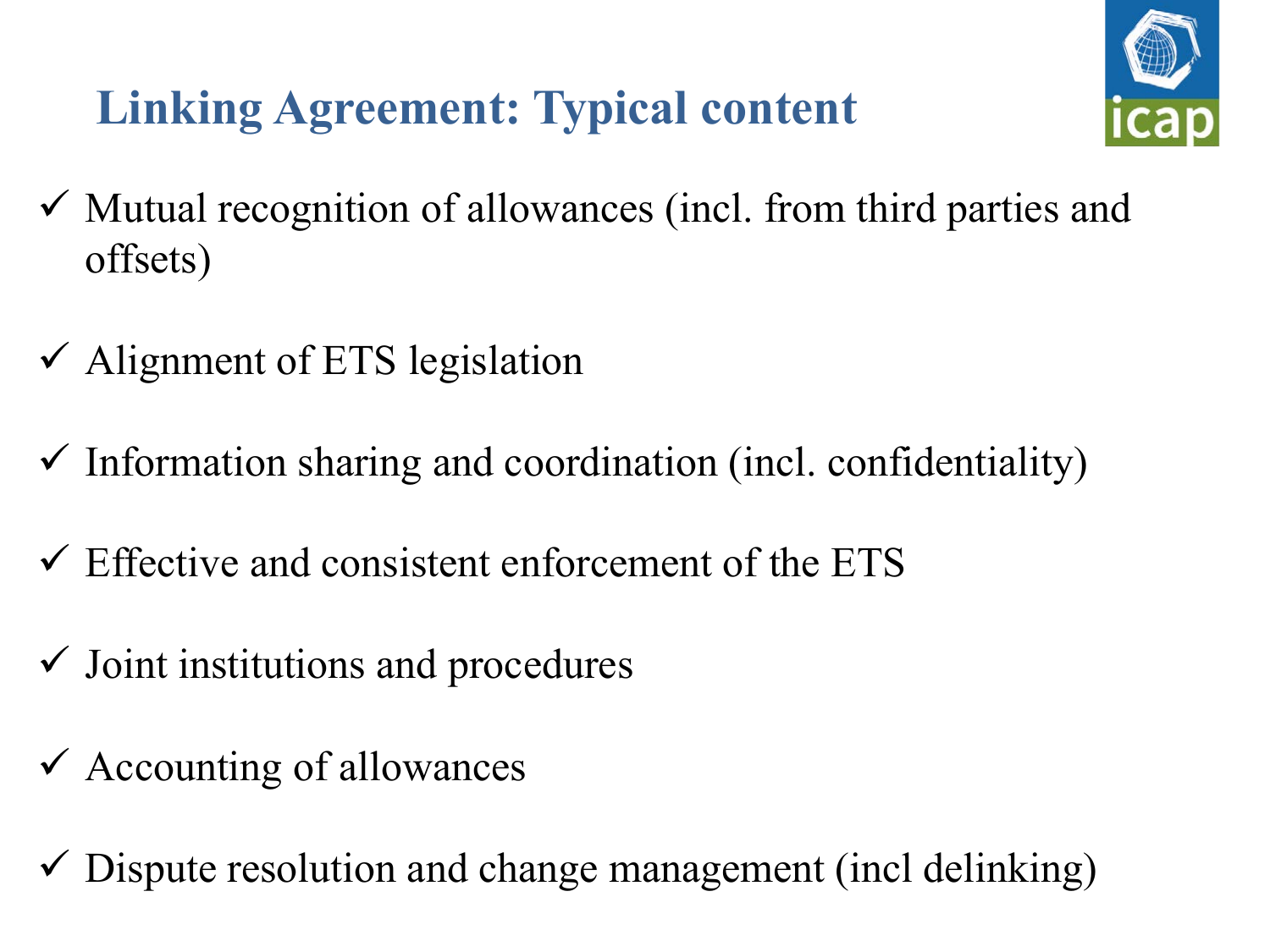# **Process & Pathways: Required time & resources**



## **4 factors to consider**

- 1. Design alignment: How similar are the systems?
- 2. Nature of link: What kind of link? Blueprint for further links?
- 3. Relationship with linking partner:
	- What is the relationship like e.g. existing cooperation?
	- Broader politics: e.g. new government, bilateral political crisis?
- 4. Jurisdiction's regulatory process(es)